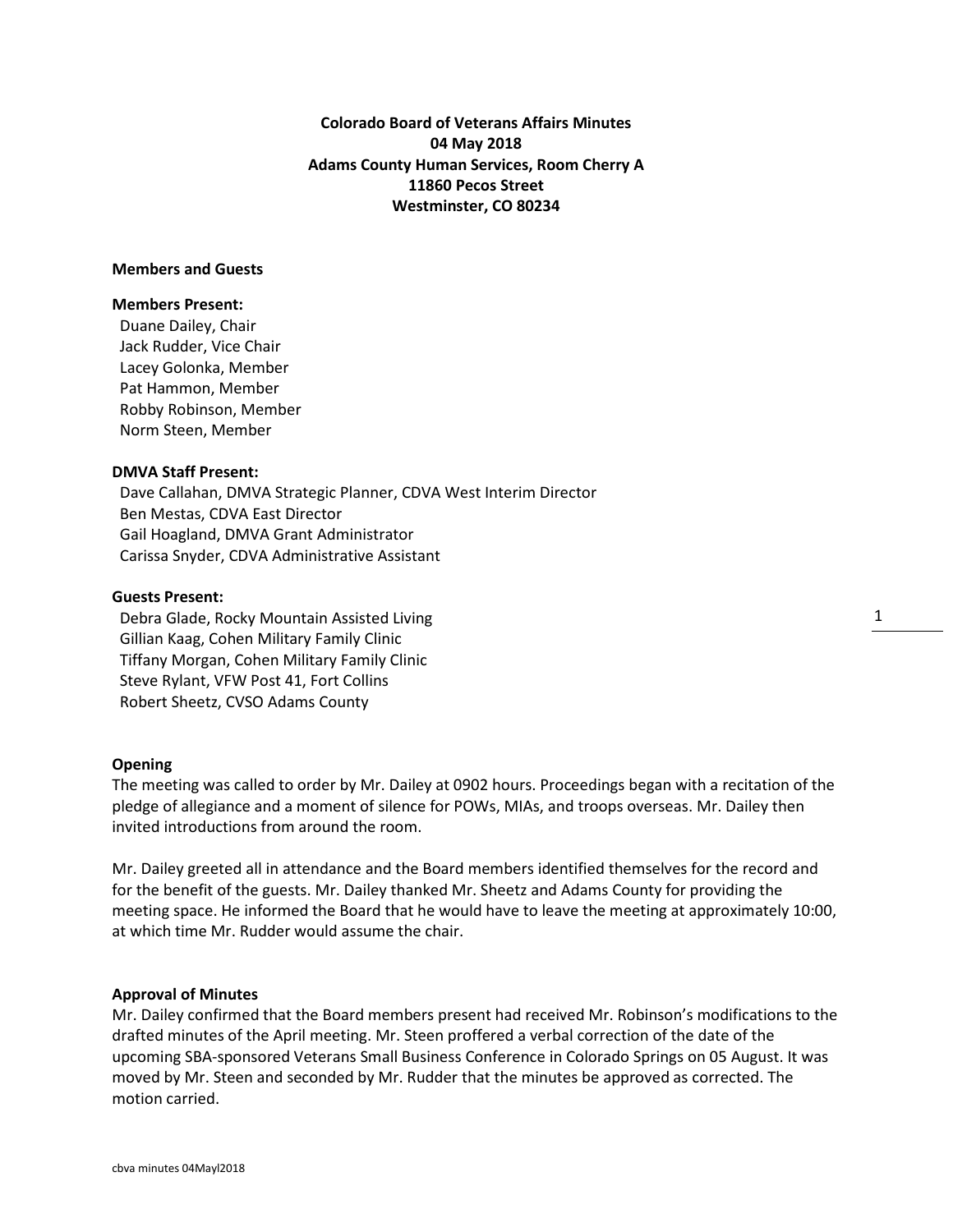## **Board Member Comments**

Ms. Golonka referred the Board to her email sent on 03 May, in which she reported on her interaction with Bert Potwin, Constituent Advocate for Congressman Coffman. From the perspective of the congressman's office two of the largest areas of concern to Colorado veterans are complaints about Fitzsimons, from both residents and staff, and CONG administrative issues. Veteran unemployment rates continue to be low in Colorado. She said her remote attendance at the meeting would likely be interrupted as she would soon have to parachute jump as part of a training exercise.

Ms. Hammon said that the design of the western slope one stop is approximately 90% complete and the application for prospective tenants is ready for use. They are currently seeking donation for furnishings and landscaping. Eagle County can now provide veterans with transportation to Glenwood Springs and Grand Junction.

Mr. Steen said the budget increase to allocate an additional \$300,000.00 to counties to support their county veterans service officers was signed by the governor on 02 April. He discussed strategies to encourage county commissioners to use the funds to benefit the CVSOs. According to the GDX, every dollar spent on the county veterans service office brings approximately \$5,000.00 of revenue into the county. Also, VA funds received by veteran will help those veterans decrease their need for county assistance. Mr. Rylant asked if the counties could be required to use the funds for CVSOs. Mr. Dailey said that home rule prevents the legislature from mandating the use of the funds. The fiscal note attached to the line item does specify that it is meant to be used for CVSOs. Ms. Hammon asked when counties will be notified and Mr. Mestas said those notification are usually mailed in July. Mr. Steen said that on the monthly conference call of NACO's Veterans and Military Services Committee held on 01 May, the committee was informed that and veterans' health care bill regarding Choice is schedule be in committee markup on 08 May. One issue of concern is that the Choice program is almost out of funding, and an additional allocation is needed to finance the program through the end of the fiscal year. On 25 April Mr. Steen met with Kim Hoge, director of the Colorado Springs CBOC. As of April 2018 wait times for primary care at the clinic had improved, with 74% of new appointments scheduled within 30 days. The percentage of new mental health care appointments scheduled within 30 days continues to be high at 94%. Specialty care appointments continue to be more difficult to schedule promptly. VHA is working to expand the telehealth network with eight locations now available in Colorado. He distributed copies of a brochure detailing the services available from the VA Eastern Colorado Health Care System. He said that Denise Rohan, the national commander for the American Legion, will be in Colorado May 11-14.

Mr. Robinson said that the Spanish Peaks CLC hais expanding to have an adjoining wing with the hospital in Huerfano. There is some concern about the continuing viability of the partnership as the hospital district is in financial crisis. The legislation that attempted to exempt direct care providers from state pay rules failed. The CLCs have also experienced project complications due to contracting problems in DHS.

Ms. Golonka here exited the meeting at 10:337 a.m.

Mr. Rudder said the San Luis Valley will have a Healing Waters fly fishing event on 05 May. He attended the state VSO training held in April and it went well.

Mr. Dailey complimented Mr. Mestas on the successful training conference and said that the CDVA and VA speakers were very knowledgeable. Summit County has had two town halls within the past month. Grand County's Memorial Day event will be held in Grand Lake and Mr. Robinson will be the keynote speaker.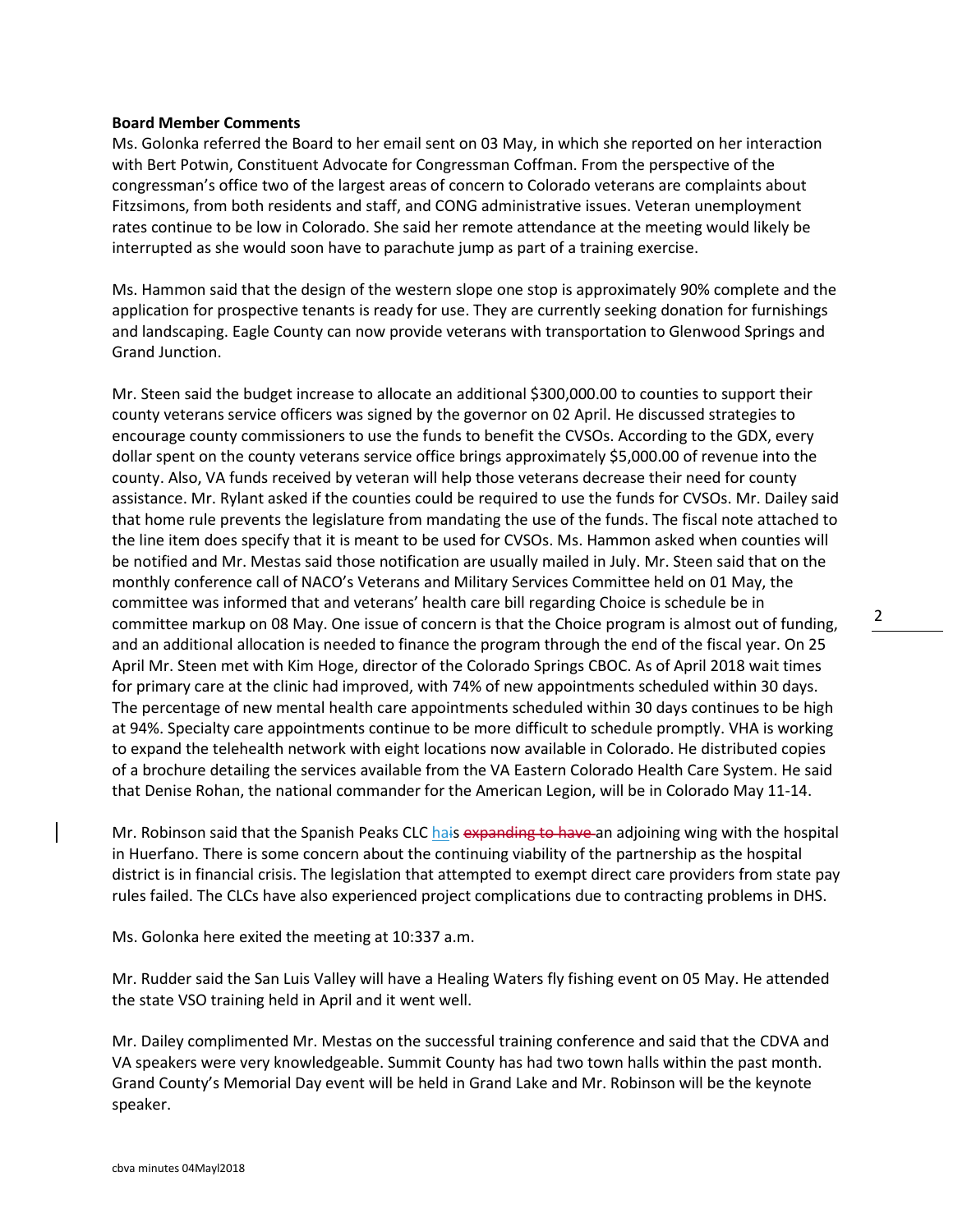### **Community Presentations**

# Adams County Veterans Services

Mr. Sheetz presented a PowerPoint reading Adams County Veterans Services. Adams County has approximately 30,000 veterans and the population is increasing. The county currently sees approximately \$37,000,000 per year in VA revenue from compensation and pension, with approximately \$150,000,000 more in education benefits. The most prevalent types of compensations claims are related to PTSD and to Agent Orange. The Adams County Court for Veterans is the third largest program of its kind in Colorado. The county formed a Veterans Advisory Committee in May 2018, and the initial goals are to create a veteran's memorial and to establish a VHA CBOC.

## Cohen Military Family Clinic

Ms. Morgan informed the Board that the clinic is now open at the Denver Tech Center Office University of Colorado Anschutz campus and she and Dr. Kaag showed a presentation regarding the conic and its services. The clinic provides mental health care to post-9/11 veterans, National Guard members, reservists and their family members. Their services are available regardless of discharge status, combat experience, ability to pay, or insurance coverage, and they focus on culturally competent and easily accessible care. The Cohen network now has eight clinics nationwide and hopes to have 25 by 2020. The clinic focuses on short to medium-term care, but does help veterans to access longer-term treatment when needed.

### **Recess**

The Board here recessed from 10:21 a.m. to 10:35 a.m. Mr. Dailey left the meeting and Mr. Rudder assumed the chair.

# **Reports**

Mr. Mestas said that 68 of the state's 78 county veterans services officer attended the annual training. Over the last year all 78 county service officers have completed training, with a 79<sup>th</sup> county service officer just added within the last month. San Juan County still has no service officer and provides nso county veterans services. The training conference also trained representatives from the American Legion and from Colorado nonprofits. Featured guests were VOA, Gold Star Wives, the CLCs, and a law firm that assists veterans when cases are appealed to the US Court of Veterans Appeals. State payments to some counties have been delayed due to a problem with the addresses used by the state accounting system but have been now brought up to date with the exception of Delores County. The issue the state cemetery has experienced with Sunset Mesa Funeral Directors in still under investigation by the FBI and no disinterment has been authorized by that agency. He told the Board that the financial problems experienced by hospital is Walsenburg are of concern to the veteran community due to the relationship between the hospital and the CLC, and there may be questions about it from the community at the June Board meeting.

Mr. Callahan said the groundbreaking for the Western Slope One Source is scheduled for June 2018 and the building should be completed by January 2019. The third week of May is Armed Forced Week and that is the target for the grand opening.

Ms. Hoagland said that the contract process in underway for the Veterans Trust Fund grants and that the Veteran's Assistance Grant committee recommendations are currently under department review. Contracts may not be executed by 01 July due to the length of the process. The grant agreement must